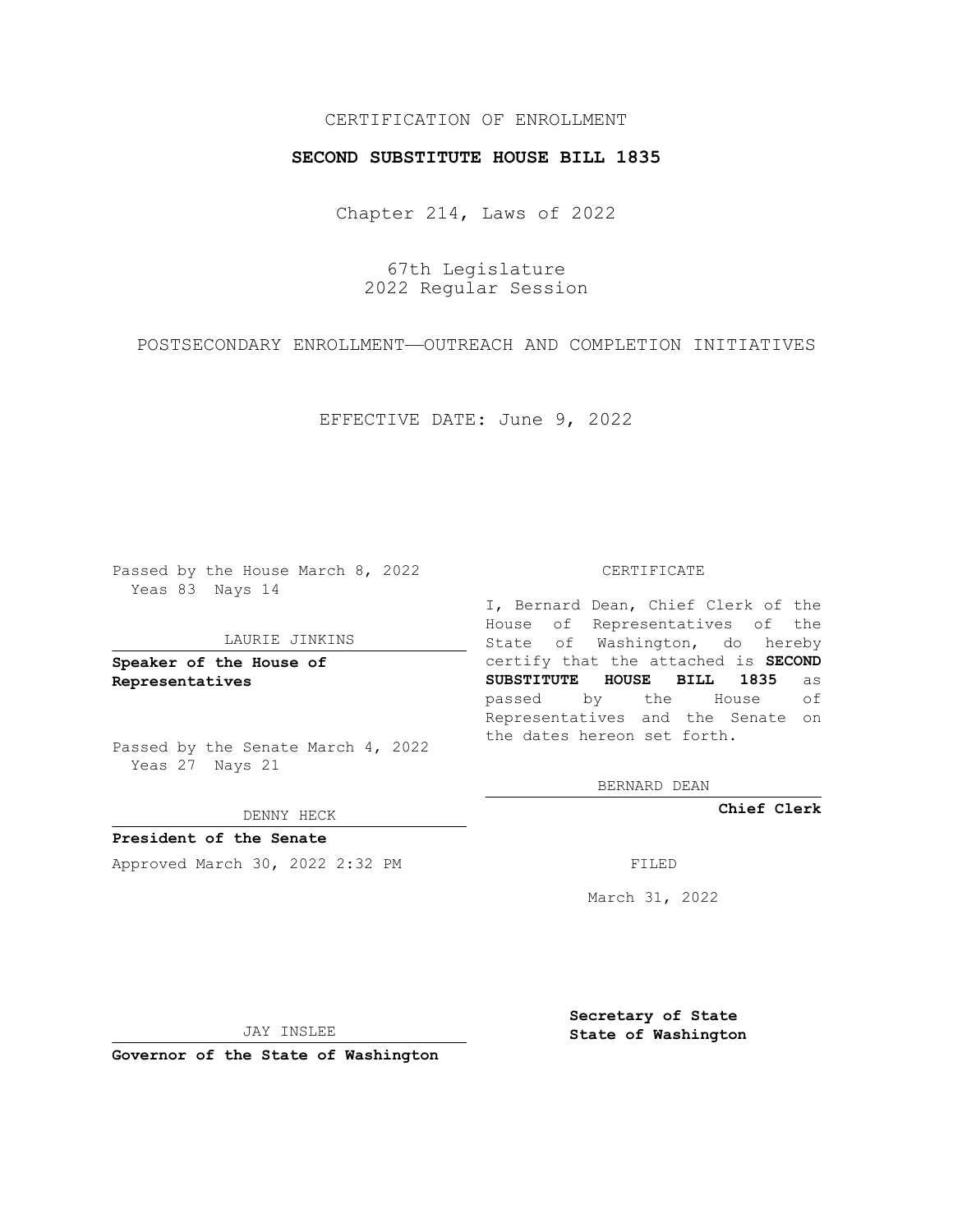## **SECOND SUBSTITUTE HOUSE BILL 1835**

AS AMENDED BY THE SENATE

Passed Legislature - 2022 Regular Session

# **State of Washington 67th Legislature 2022 Regular Session**

**By** House Appropriations (originally sponsored by Representatives Hansen, Leavitt, Santos, Simmons, Chopp, Slatter, Bergquist, Valdez, Pollet, and Ormsby)

READ FIRST TIME 02/07/22.

 AN ACT Relating to outreach and completion initiatives to increase postsecondary enrollment; amending RCW 28B.92.200 and 74.04.060; adding a new section to chapter 28B.77 RCW; adding a new section to chapter 28B.50 RCW; adding new sections to chapter 28B.92 5 RCW; and creating new sections.

BE IT ENACTED BY THE LEGISLATURE OF THE STATE OF WASHINGTON:

 NEW SECTION. **Sec. 1.** The legislature recognizes that, in 2020, Washington ranked 49th nationally for completion of the free application for federal student aid among high school seniors. The free application for federal student aid is the form that prospective and current postsecondary education students use to receive federal and state financial aid, such as the federal Pell grant, the Washington college grant, the college bound scholarship, the 14 opportunity scholarship, federal student loans, and many other financial resources for college. For students who cannot file a free application for federal student aid, the state has an alternative financial aid application called the Washington application for state financial aid. The free application for federal student aid is a strong indicator for college enrollment. Ninety-two percent of high school seniors who completed the free application for federal student aid enrolled in a postsecondary institution by the November following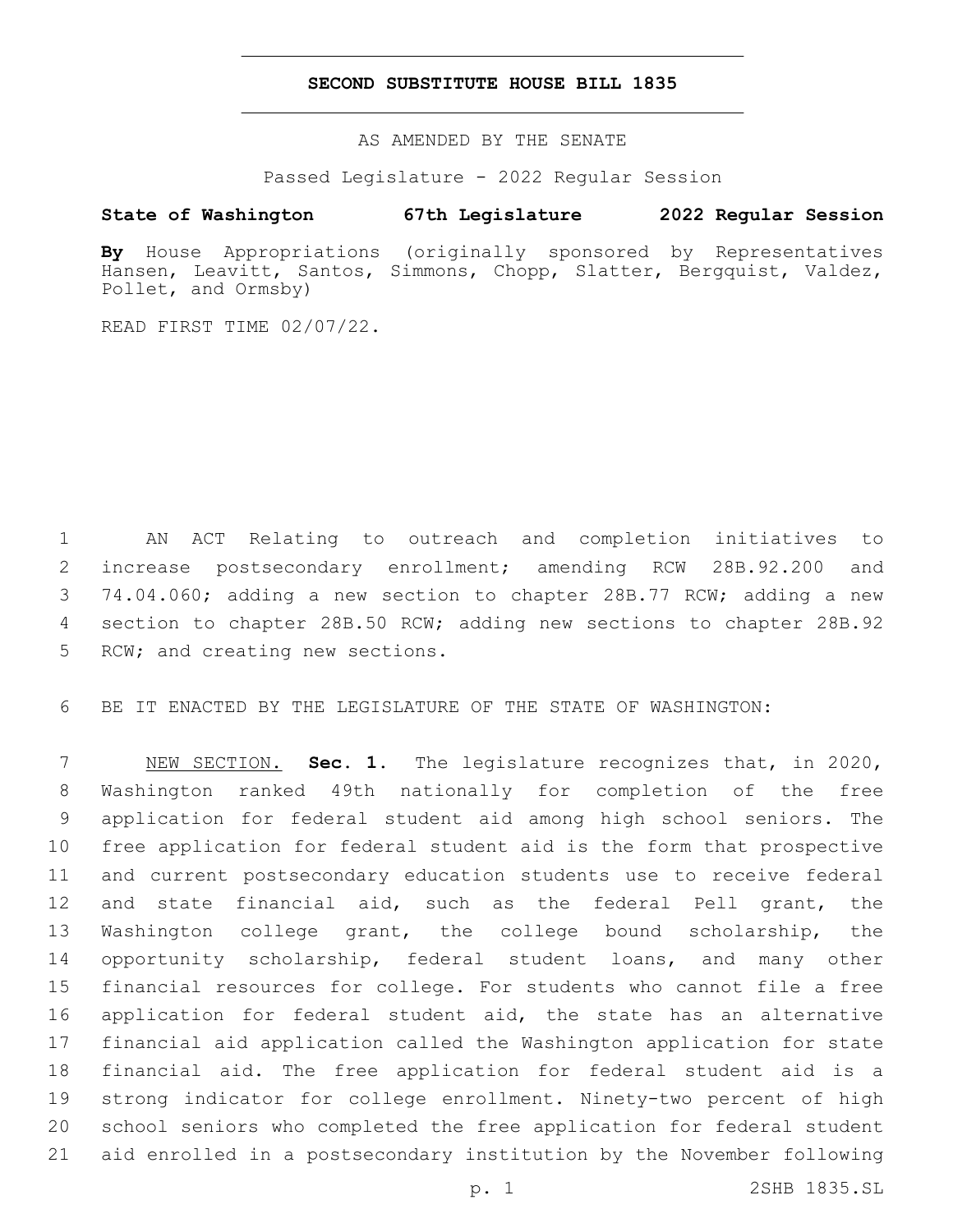graduation versus 51 percent of students who did not complete a free application for federal student aid. In addition, the legislature recognizes that the pandemic has exacerbated equity gaps in college access as colleges and universities are experiencing decreases in enrollments among low-income students, despite having one of the largest and most generous need-based financial aid programs in the country. The legislature recognizes that the Washington college grant program established in chapter 28B.92 RCW, which education trust called "the most equity-focused free college program in the country" is a critical tool to address these equity gaps and help students enter college and apprenticeships. Therefore, it is the legislature's intent to establish an outreach initiative for the Washington college grant and an outreach and completion initiative for the free application for federal student aid and Washington application for 15 state financial aid to help students succeed.

 NEW SECTION. **Sec. 2.** A new section is added to chapter 28B.77 17 RCW to read as follows:

 Subject to availability of amounts appropriated for this specific purpose, the student achievement council shall conduct a statewide marketing campaign to increase awareness of the Washington college grant program established in chapter 28B.92 RCW. The student achievement council shall issue a request for proposal for hiring a marketing firm that will produce high quality advertisements to promote the state's largest financial aid program. Advertisements should be marketed towards potential postsecondary students and their parents with the goal of increasing awareness of the Washington college grant program to further the state's educational attainment goals. The advertisements may include television commercials, billboards, advertisements on public transit, paid internet search 30 advertisements, and social media marketing.

 NEW SECTION. **Sec. 3.** A new section is added to chapter 28B.50 32 RCW to read as follows:

 Subject to availability of amounts appropriated for this specific purpose, the college board shall administer a free application for federal student aid and Washington application for state financial aid outreach and completion initiative pilot program.

 (1) The college board shall select community or technical colleges to participate in the pilot program. The colleges selected

p. 2 2SHB 1835.SL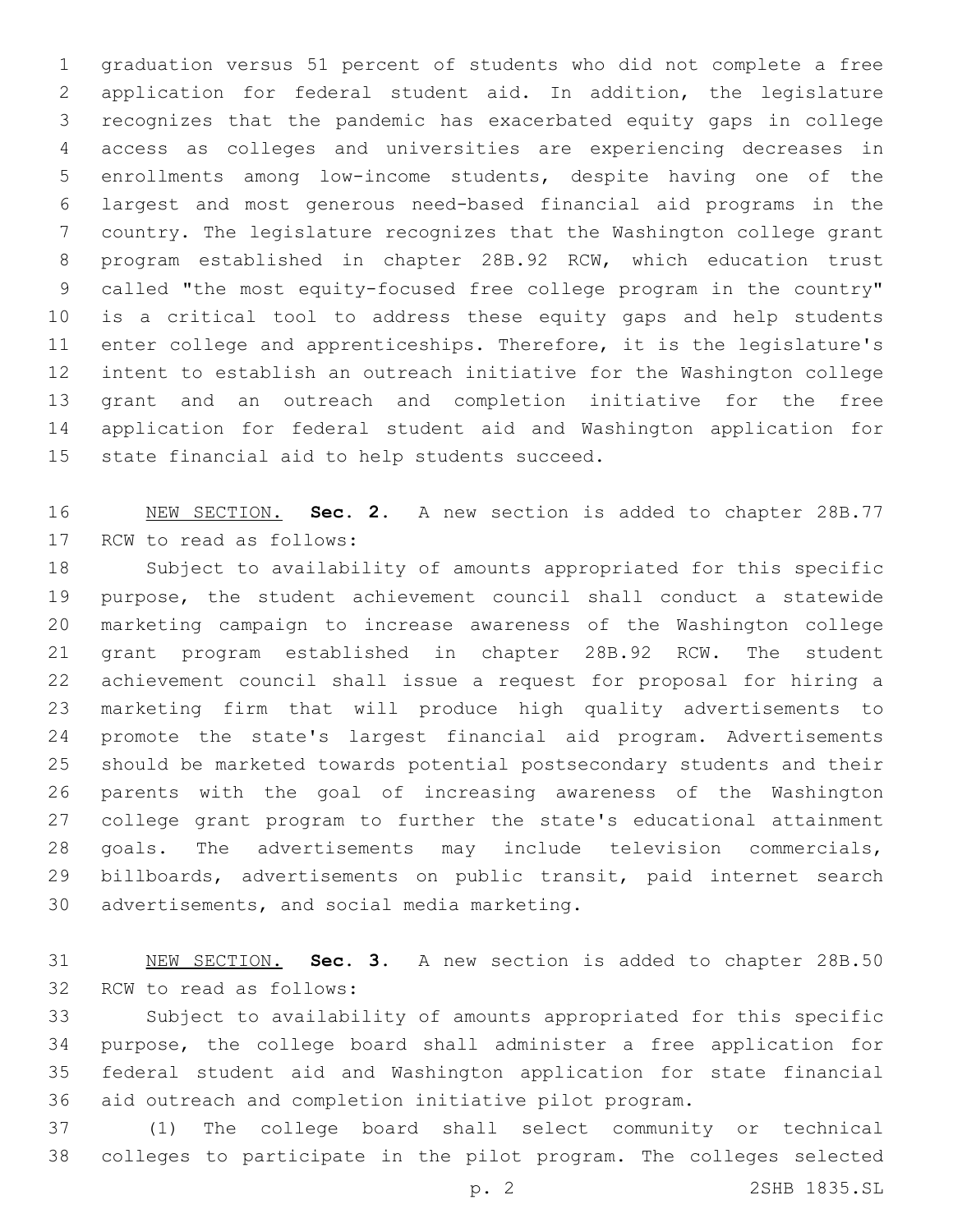to participate must each be located within educational service districts that are in the bottom two for free application for federal student aid completion rates when combining their respective school districts' free application for federal student aid completion rates over the past three completed academic years prior to the effective date of this section. Colleges selected to participate shall employ outreach specialists to work directly with the high schools located in the corresponding educational service district. It is the legislature's intent that the outreach specialists be employed at a ratio of one to 600 high school seniors within the corresponding educational service district. The outreach specialists shall make significant contact with high school students and their families for the purpose of increasing free application for federal student aid and Washington application for state financial aid completion rates. The outreach specialists shall use the free application for federal student aid and Washington application for state financial aid data maintained by the student achievement council to conduct targeted outreach and free application for federal student aid and Washington application for state financial aid completion assistance to high school seniors. The outreach specialists shall also provide information on how to access private scholarships. The outreach specialists shall conduct other outreach as appropriate, including virtual or in-person presentations with students and families, announcements on school intercoms and social media channels, outreach 25 to recent high school graduates as peer messengers, and events at 26 school college or career fairs.

 (2) The college board shall report annually to the appropriate committees of the legislature in accordance with RCW 43.01.036 beginning December 1, 2023, on the free application for federal student aid and Washington application for state financial aid outreach and completion initiative pilot program. The report must include details on how the colleges selected used the funding and how the initiatives worked to increase free application for federal student aid and Washington application for state financial aid completion rates. The report must also include before and after free application for federal student aid and Washington application for state financial aid completion data and specific details about the number of high school students assisted in completing the free application for federal student aid and Washington application for 40 state financial aid.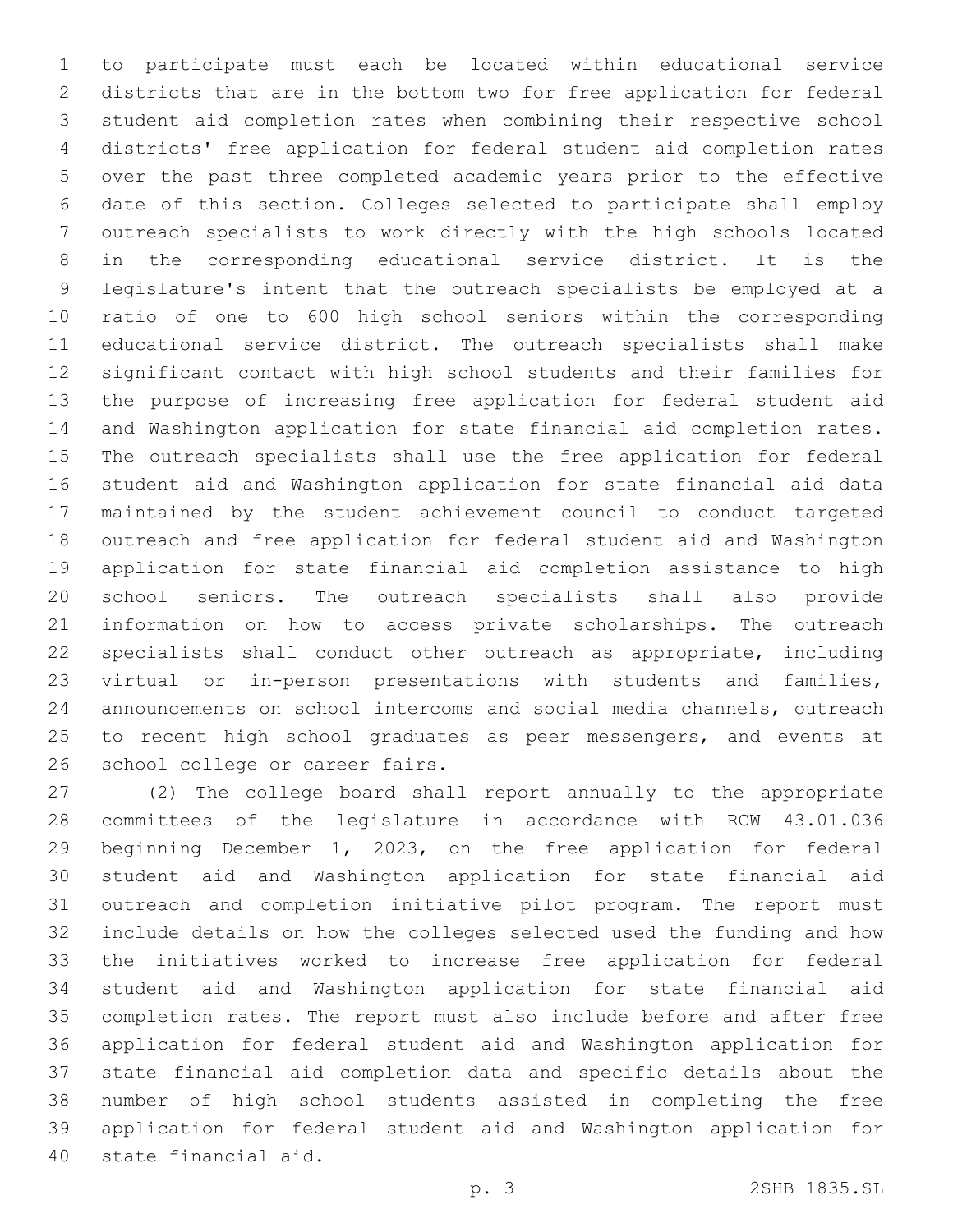NEW SECTION. **Sec. 4.** (1) Subject to availability of amounts appropriated for this specific purpose, the state library shall administer a grant pilot program with the purpose of increasing free application for federal student aid and Washington application for state financial aid completion rates.

 (2) The state library shall administer grants to local public libraries located within educational service districts that are in the bottom two for free application for federal student aid completion rates when combining their respective school districts' free application for federal student aid completion rates over the past three completed academic years prior to the effective date of this section. The state library shall, as a condition of the grant pilot program, require local public libraries to partner with community-based organizations including, where appropriate, organizations with proven track records of working with historically underrepresented populations, to increase free application for federal student aid and Washington application for state financial aid completion. The organization or organizations selected shall:

 (a) Be embedded in their respective community and have a strong foundation of trust among members of the community; and

 (b) Be committed to working directly with individual members of their community to assist with one-on-one free application for federal student aid and Washington application for state financial aid completion and to provide information on how to access private 25 scholarships.

 (3) The state library shall report annually to the appropriate committees of the legislature in accordance with RCW 43.01.036 beginning December 1, 2023, on the progress of the library outreach pilot project to boost free application for federal student aid and Washington application for state financial aid completion rates. The report must include the specific number of students that were 32 assisted through the grant pilot program.

 **Sec. 5.** RCW 28B.92.200 and 2019 c 406 s 19 are each amended to 34 read as follows:

 (1) The Washington college grant program is created to provide a statewide free college program for eligible participants and greater access to postsecondary education for Washington residents. The Washington college grant program is intended to increase the number of high school graduates and adults that can attain a postsecondary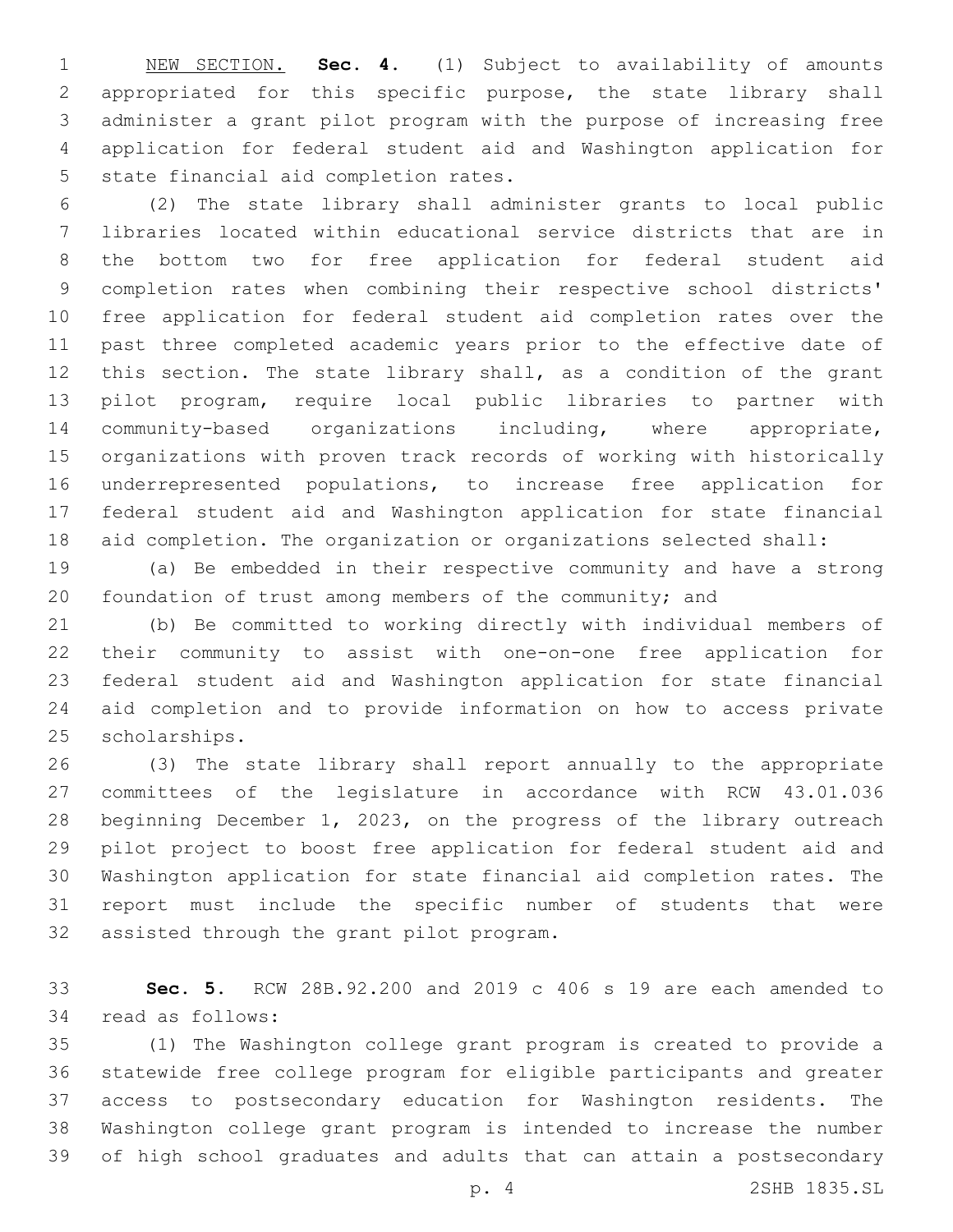credential and provide them with the qualifications needed to compete 2 for job opportunities in Washington.

 (2) The office shall implement and administer the Washington college grant program and is authorized to establish rules necessary 5 for implementation of the program.

 (3) The legislature shall appropriate funding for the Washington college grant program. Allocations must be made on the basis of estimated eligible participants enrolled in eligible institutions of higher education or apprenticeship programs. All eligible students are entitled to a Washington college grant beginning in academic year 11 2020-21.

 (4) The office shall award Washington college grants to all eligible students beginning in academic year 2020-21.

 (5) To be eligible for the Washington college grant, students 15 must meet the following requirements:

(a)(i) Demonstrate financial need under RCW 28B.92.205;

(ii) Receive one of the following types of public assistance:

 (A) Aged, blind, or disabled assistance benefits under chapter 74.62 RCW;

 (B) Essential needs and housing support program benefits under RCW 43.185C.220; or

 (C) Pregnant women assistance program financial grants under RCW 74.62.030; or

 (iii) Be a Washington high school student in the 10th, 11th, or 25 12th grade whose parent or legal guardian is receiving one of the types of public assistance listed in (a)(ii) of this subsection and have received a certificate confirming eligibility from the office in 28 accordance with section 6 of this act;

 (b)(i) Be enrolled or accepted for enrollment for at least three quarter credits or the equivalent semester credits at an institution of higher education in Washington as defined in RCW 28B.92.030; or

 (ii) Be enrolled in a registered apprenticeship program approved 33 under chapter 49.04 RCW;

 (c) Be a resident student as defined in RCW 28B.15.012(2) (a) 35 through  $(e)$ ;

 (d) File an annual application for financial aid as approved by 37 the office; and

 (e) Must not have earned a baccalaureate degree or higher from a 39 postsecondary institution.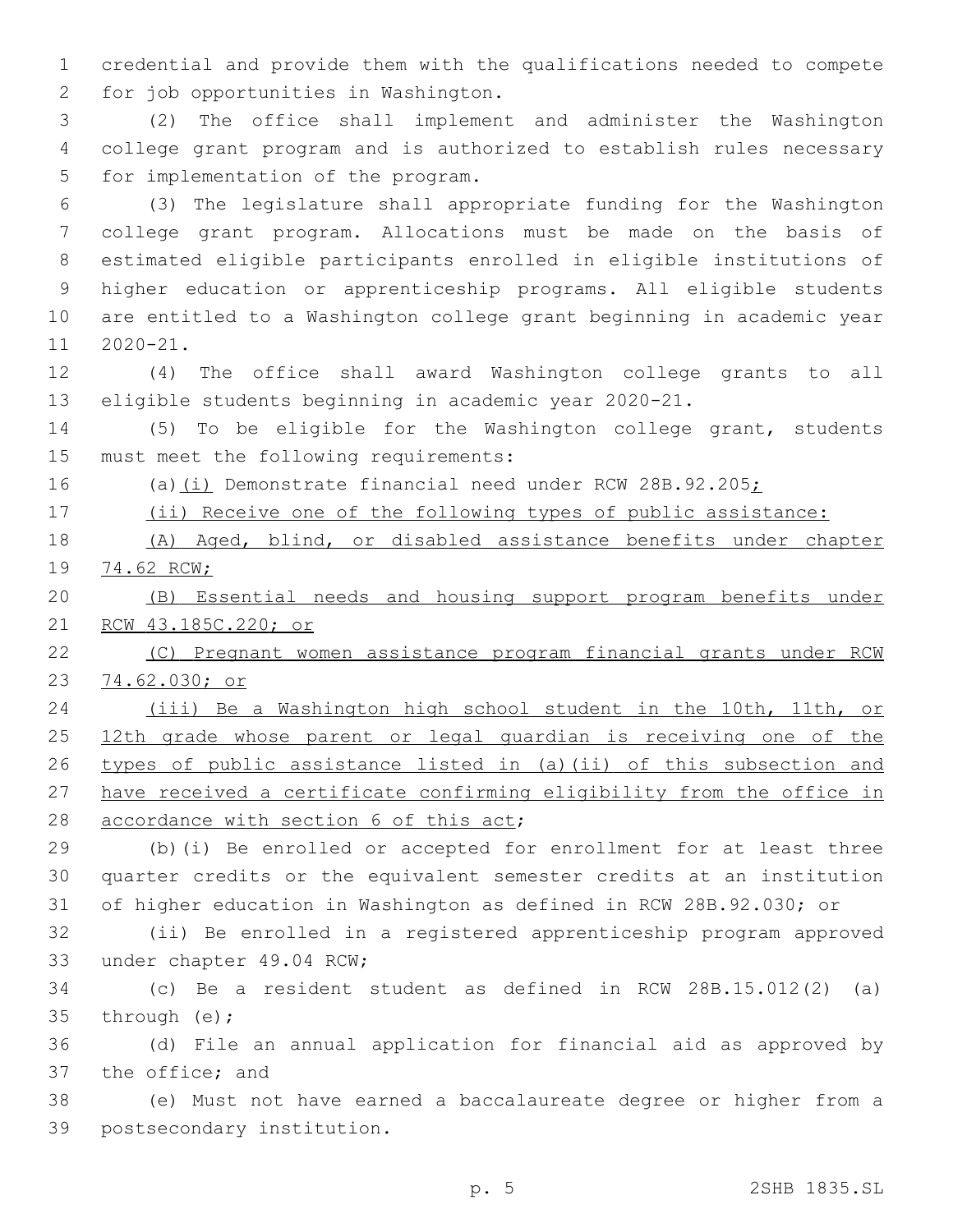(6) Washington college grant eligibility may not extend beyond five years or one hundred twenty-five percent of the published length of the program in which the student is enrolled or the credit or clock-hour equivalent.4

 (7) Institutional aid administrators shall determine whether a student eligible for the Washington college grant in a given academic year may remain eligible for the ensuing year if the student's family 8 income increases by no more than three percent.

 (8) Qualifications for receipt and renewal include maintaining satisfactory academic progress toward completion of an eligible program as determined by the office and established in rule.

 (9) Should a recipient terminate his or her enrollment for any reason during the academic year, the unused portion of the grant shall be returned to the state educational grant fund by the institution of higher education according to the institution of higher education's policy for issuing refunds, except as provided in 17 RCW 28B.92.070.

 (10) An eligible student enrolled on a part-time basis shall receive a prorated portion of the Washington college grant for any academic period in which he or she is enrolled on a part-time basis.

 (11) The Washington college grant is intended to be used to meet the costs of postsecondary education for students with financial need. The student shall be awarded all need-based financial aid for which the student qualifies as determined by the institution.

 (12) Students and participating institutions of higher education shall comply with all the rules adopted by the council for the 27 administration of this chapter.

 NEW SECTION. **Sec. 6.** A new section is added to chapter 28B.92 29 RCW to read as follows:

 (1) The office shall enter into a data-sharing agreement with the department of social and health services to facilitate the sharing of individual-level data. The department of social and health services shall send the office a list of all individuals receiving benefits under the public assistance programs listed under RCW 28B.92.200(5) on at least an annual basis. The office shall use the list to confirm students' eligibility for the Washington college grant program, without requiring the student to fill out a separate financial aid form. The office may also use the information to conduct outreach 39 promoting the Washington college grant.

p. 6 2SHB 1835.SL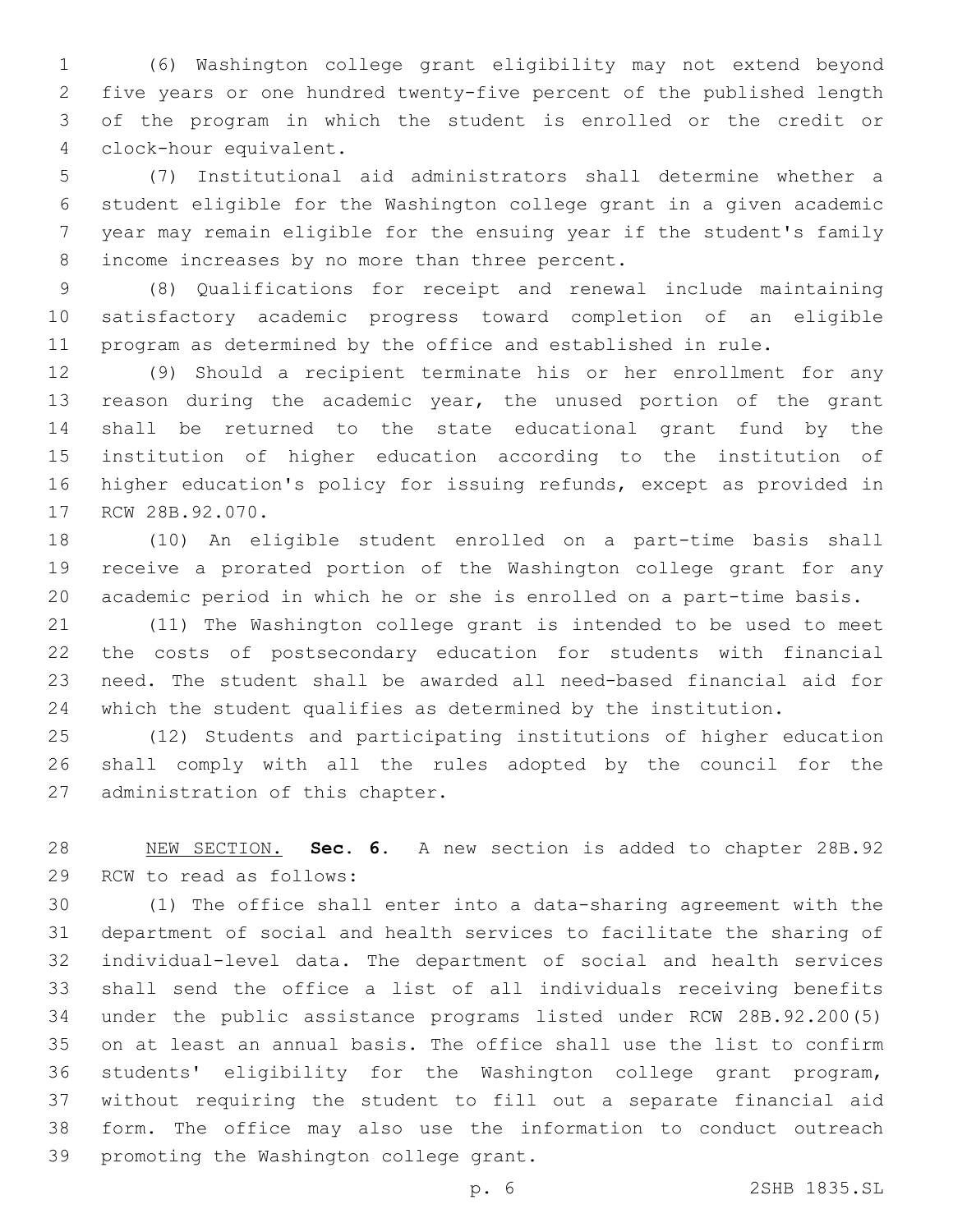(2) For high school students in 10th, 11th, and 12th grades whose families are receiving benefits under one of the public assistance programs listed under RCW 28B.92.200(5), the office shall issue a certificate to the student that validates the student's financial need eligibility for the Washington college grant program. The certificate is good for one year after high school graduation and may be used upon enrollment in an eligible institution of higher education, provided the student meets the other Washington college grant eligibility requirements. The office shall track and maintain records of students who were issued certificates under this section in order to confirm a student's financial need eligibility with an institution of higher education. A student does not need to produce the certificate to receive the Washington college grant.

 NEW SECTION. **Sec. 7.** A new section is added to chapter 28B.92 15 RCW to read as follows:

 The office shall collaborate with the department of social and health services to facilitate individual-level outreach to individuals receiving benefits under the public assistance programs listed under RCW 28B.92.200(5), temporary assistance for needy families under chapter 74.08 RCW, the state family assistance program provided for in rule, and the basic food program to inform these individuals of their eligibility for the Washington college grant 23 program.

 **Sec. 8.** RCW 74.04.060 and 2017 3rd sp.s. c 6 s 817 are each 25 amended to read as follows:

26 (1)(a) For the protection of applicants and recipients, the department, the authority, and the county offices and their 28 respective officers and employees are prohibited, except as hereinafter provided, from disclosing the contents of any records, files, papers and communications, except for purposes directly connected with the administration of the programs of this title. In any judicial proceeding, except such proceeding as is directly concerned with the administration of these programs, such records, files, papers and communications, and their contents, shall be deemed privileged communications and except for the right of any individual to inquire of the office whether a named individual is a recipient of welfare assistance and such person shall be entitled to an 38 affirmative or negative answer.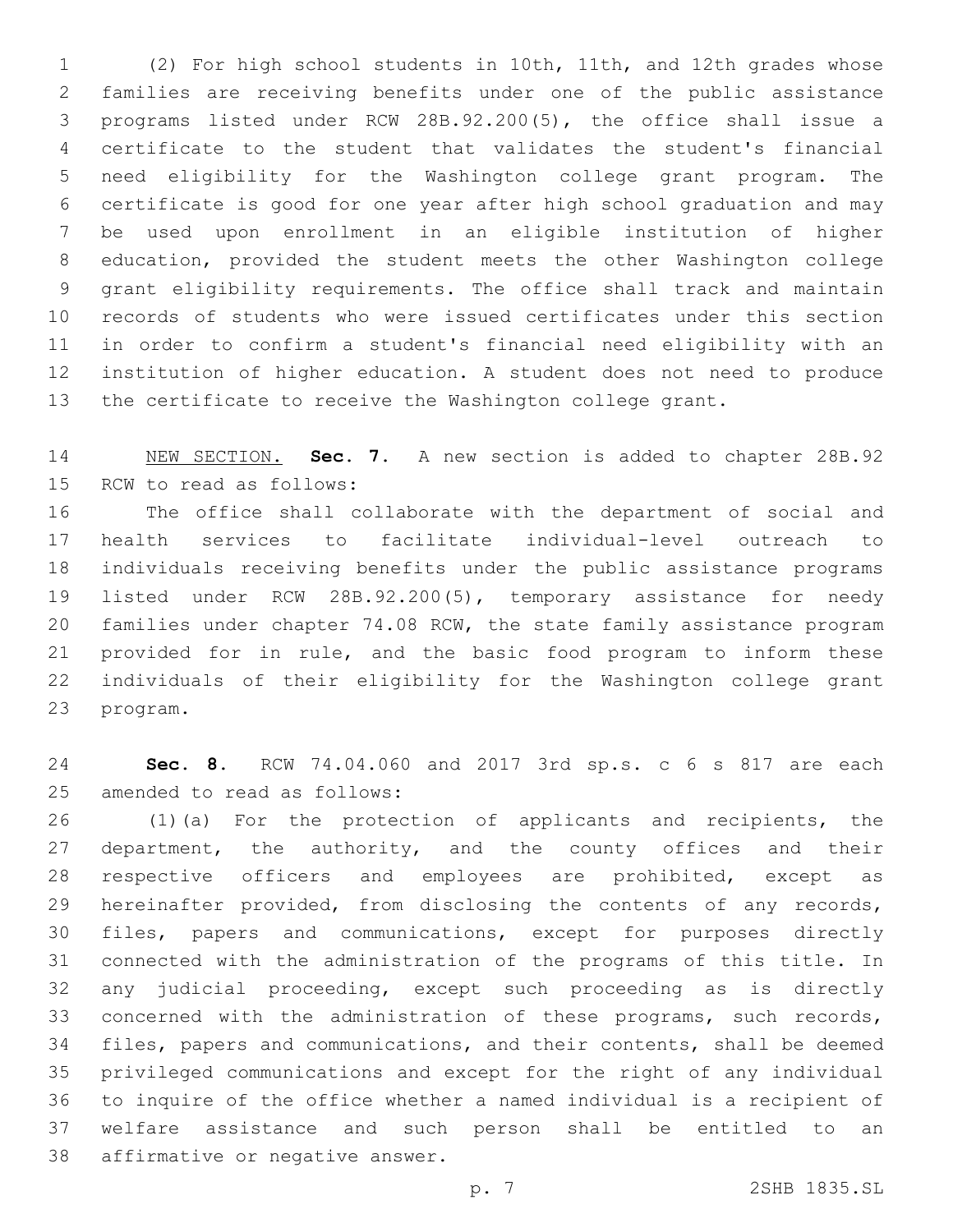(b) Unless prohibited by federal law, for the purpose of investigating and preventing child abuse and neglect and providing for the health care coordination and well-being of children in foster care, the department and the authority shall disclose to the department of children, youth, and families the following information: Developmental disabilities administration client records; home and community services client records; long-term care facility or certified community residential supports records; health care information; child support information; food assistance information; and public assistance information. Disclosure under this subsection (1)(b) is mandatory for the purposes of the federal health 12 insurance portability and accountability act.

 (c) Upon written request of a parent who has been awarded visitation rights in an action for divorce or separation or any parent with legal custody of the child, the department shall disclose to him or her the last known address and location of his or her natural or adopted children. The secretary shall adopt rules which establish procedures for disclosing the address of the children and providing, when appropriate, for prior notice to the custodian of the children. The notice shall state that a request for disclosure has been received and will be complied with by the department unless the department receives a copy of a court order which enjoins the disclosure of the information or restricts or limits the requesting party's right to contact or visit the other party or the child. Information supplied to a parent by the department shall be used only for purposes directly related to the enforcement of the visitation and custody provisions of the court order of separation or decree of divorce. No parent shall disclose such information to any other person except for the purpose of enforcing visitation provisions of 30 the said order or decree.

 (d) Unless prohibited by federal law, the department is permitted to release individual-level data of state-funded public assistance programs listed under RCW 28B.92.200 to the student achievement council under chapter 28B.77 RCW for the purposes of section 6 of this act.

 (e) The department shall review methods to improve the protection and confidentiality of information for recipients of welfare assistance who have disclosed to the department that they are past or 39 current victims of domestic violence or stalking.